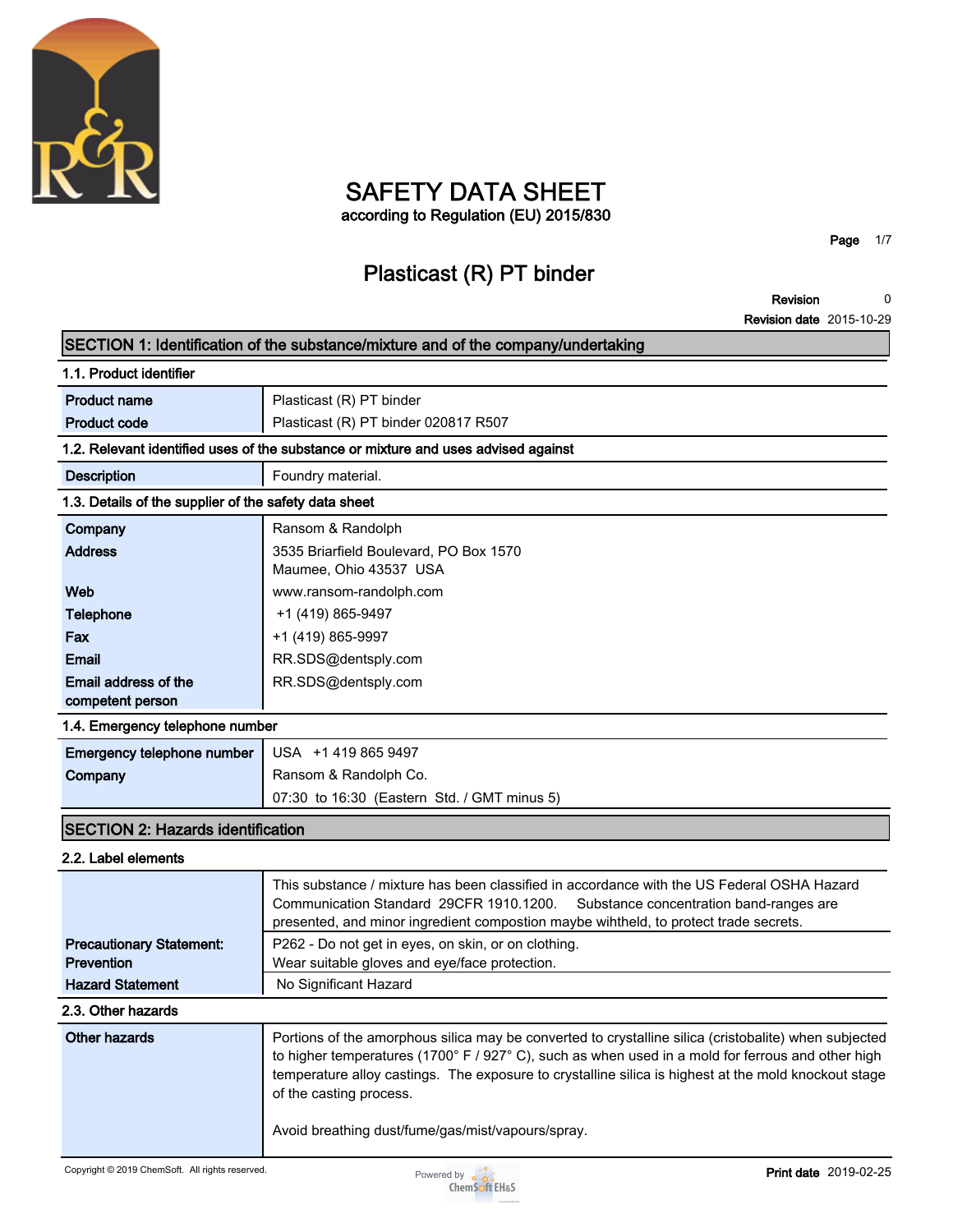#### **Revision 0**

**Revision date 2015-10-29**

|                                                                                 |           |                                             |           |                                                                                 |                 | <b>Revision date ZUT3-TU-ZS</b> |
|---------------------------------------------------------------------------------|-----------|---------------------------------------------|-----------|---------------------------------------------------------------------------------|-----------------|---------------------------------|
| 2.3. Other hazards                                                              |           |                                             |           |                                                                                 |                 |                                 |
|                                                                                 |           |                                             |           | Exposure to respirable crystalline silica may cause lung disease and cancer.    |                 |                                 |
| <b>Further information</b>                                                      |           |                                             |           |                                                                                 |                 |                                 |
|                                                                                 |           | Not applicable. PBT and vPvB assessment.    |           |                                                                                 |                 |                                 |
| <b>SECTION 3: Composition/information on ingredients</b>                        |           |                                             |           |                                                                                 |                 |                                 |
| 3.2. Mixtures                                                                   |           |                                             |           |                                                                                 |                 |                                 |
|                                                                                 |           |                                             |           |                                                                                 |                 |                                 |
| EC 1272/2008                                                                    |           |                                             |           |                                                                                 |                 |                                 |
| <b>Chemical Name</b>                                                            | Index No. | CAS No.                                     | EC No.    | <b>REACH Registration</b><br><b>Number</b>                                      | Conc.<br>(%w/w) | Classification                  |
| silica (amorphous)                                                              |           | 7631-86-9                                   | 231-545-4 |                                                                                 | 40 - 50%        |                                 |
| <b>SECTION 4: First aid measures</b>                                            |           |                                             |           |                                                                                 |                 |                                 |
| 4.1. Description of first aid measures                                          |           |                                             |           |                                                                                 |                 |                                 |
| Inhalation                                                                      |           | Move the exposed person to fresh air.       |           |                                                                                 |                 |                                 |
| Eye contact                                                                     |           |                                             |           | Rinse immediately with plenty of water for 15 minutes holding the eyelids open. |                 |                                 |
| <b>Skin contact</b>                                                             |           | Wash with soap and water.                   |           |                                                                                 |                 |                                 |
| Ingestion                                                                       |           |                                             |           | Drink 1 to 2 glasses of water. DO NOT INDUCE VOMITING.                          |                 |                                 |
| 4.2. Most important symptoms and effects, both acute and delayed                |           |                                             |           |                                                                                 |                 |                                 |
| Inhalation                                                                      |           | May cause irritation to respiratory system. |           |                                                                                 |                 |                                 |
| Eye contact                                                                     |           | May cause irritation to eyes.               |           |                                                                                 |                 |                                 |
| <b>Skin contact</b>                                                             |           | May cause irritation to skin.               |           |                                                                                 |                 |                                 |
| Ingestion                                                                       |           |                                             |           | May cause irritation to mucous membranes.                                       |                 |                                 |
| 4.3. Indication of any immediate medical attention and special treatment needed |           |                                             |           |                                                                                 |                 |                                 |
| Inhalation                                                                      |           |                                             |           | Seek medical attention if irritation or symptoms persist.                       |                 |                                 |
| Eye contact                                                                     |           |                                             |           | Seek medical attention if irritation or symptoms persist.                       |                 |                                 |
| <b>Skin contact</b>                                                             |           |                                             |           | Seek medical attention if irritation or symptoms persist.                       |                 |                                 |
| Ingestion                                                                       |           |                                             |           | Seek medical attention if irritation or symptoms persist.                       |                 |                                 |
| <b>SECTION 5: Firefighting measures</b>                                         |           |                                             |           |                                                                                 |                 |                                 |
| 5.1. Extinguishing media                                                        |           |                                             |           |                                                                                 |                 |                                 |
|                                                                                 |           |                                             |           | Use extinguishing media appropriate to the surrounding fire conditions.         |                 |                                 |
| 5.2. Special hazards arising from the substance or mixture                      |           |                                             |           |                                                                                 |                 |                                 |
|                                                                                 |           |                                             |           | Burning produces irritating, toxic and obnoxious fumes.                         |                 |                                 |
| 5.3. Advice for firefighters                                                    |           |                                             |           |                                                                                 |                 |                                 |
|                                                                                 |           |                                             |           | Self-contained breathing apparatus. Wear suitable protective clothing.          |                 |                                 |
| <b>SECTION 6: Accidental release measures</b>                                   |           |                                             |           |                                                                                 |                 |                                 |
| 6.1. Personal precautions, protective equipment and emergency procedures        |           |                                             |           |                                                                                 |                 |                                 |
|                                                                                 |           | Wear suitable protective equipment.         |           |                                                                                 |                 |                                 |
| 6.2. Environmental precautions                                                  |           |                                             |           |                                                                                 |                 |                                 |
|                                                                                 |           |                                             |           |                                                                                 |                 |                                 |

**Do not allow product to enter drains.**

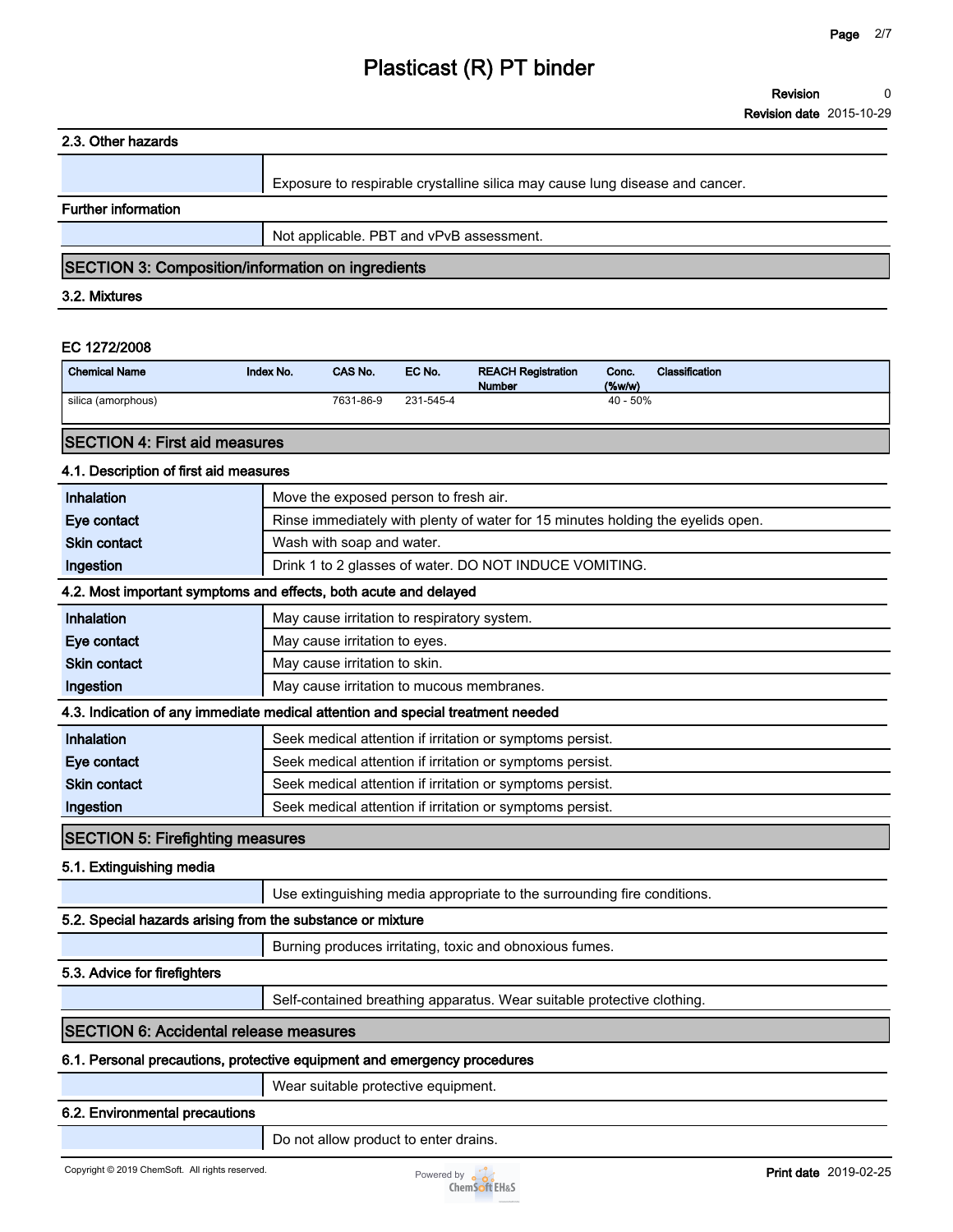**Revision 0**

**Revision date 2015-10-29**

### **6.3. Methods and material for containment and cleaning up**

**Absorb with inert, absorbent material. Transfer to suitable, labelled container.**

### **6.4. Reference to other sections**

**See section [2, 8 & 13] for further information.**

### **SECTION 7: Handling and storage**

### **7.1. Precautions for safe handling**

**Avoid contact with eyes and skin. Ensure adequate ventilation of the working area. Wash hands after handling the product.**

### **7.2. Conditions for safe storage, including any incompatibilities**

**Do NOT allow to freeze. Keep in a cool, dry, well ventilated area. Keep containers tightly closed.**

### **7.3. Specific end use(s)**

**Foundry material.**

### **SECTION 8: Exposure controls/personal protection**

### **8.1. Control parameters**

| exposure limits - Crystalline Silica, Cristobalite - 0.025 mg/m3 TWA ACGIH TLV (respirable<br>fraction); 50 ug/m3 8-hr TWA PEL (respirable fraction). |
|-------------------------------------------------------------------------------------------------------------------------------------------------------|
| exposure limits - Silica, vitreous (fused, amorphous) 80 mg/m3 / (% Silica), TWA PEL<br>(respirable fraction).                                        |

### **8.1.1. Exposure Limit Values**

| Plasticast (R) PT binder            | WEL 8-hr limit ppm:        | WEL 8-hr limit mg/m3: $2.1$  |
|-------------------------------------|----------------------------|------------------------------|
| (Matrixsol(TM) 30 colloidal silica) |                            |                              |
|                                     | WEL 15 min limit ppm:      | WEL 15 min limit mg/m3:      |
|                                     | WEL 8-hr limit mg/m3 total | WEL 15 min limit mg/m3 total |
|                                     | inhalable dust:            | inhalable dust:              |
|                                     | WEL 8-hr limit mg/m3 total | WEL 15 min limit mg/m3 total |
|                                     | respirable dust:           | respirable dust:             |

### **8.2. Exposure controls**

| 8.2.1. Appropriate engineering<br>controls | Ensure adequate ventilation of the working area.                          |
|--------------------------------------------|---------------------------------------------------------------------------|
| 8.2.2. Individual protection<br>measures   | Apron (Plastic or rubber).                                                |
| Eye / face protection                      | In case of splashing, wear:. Approved safety goggles.                     |
| Skin protection -<br>Handprotection        | Wear suitable gloves.                                                     |
| <b>Respiratory protection</b>              | In case of insufficient ventilation, wear suitable respiratory equipment. |
|                                            |                                                                           |

### **SECTION 9: Physical and chemical properties**

### **9.1. Information on basic physical and chemical properties**

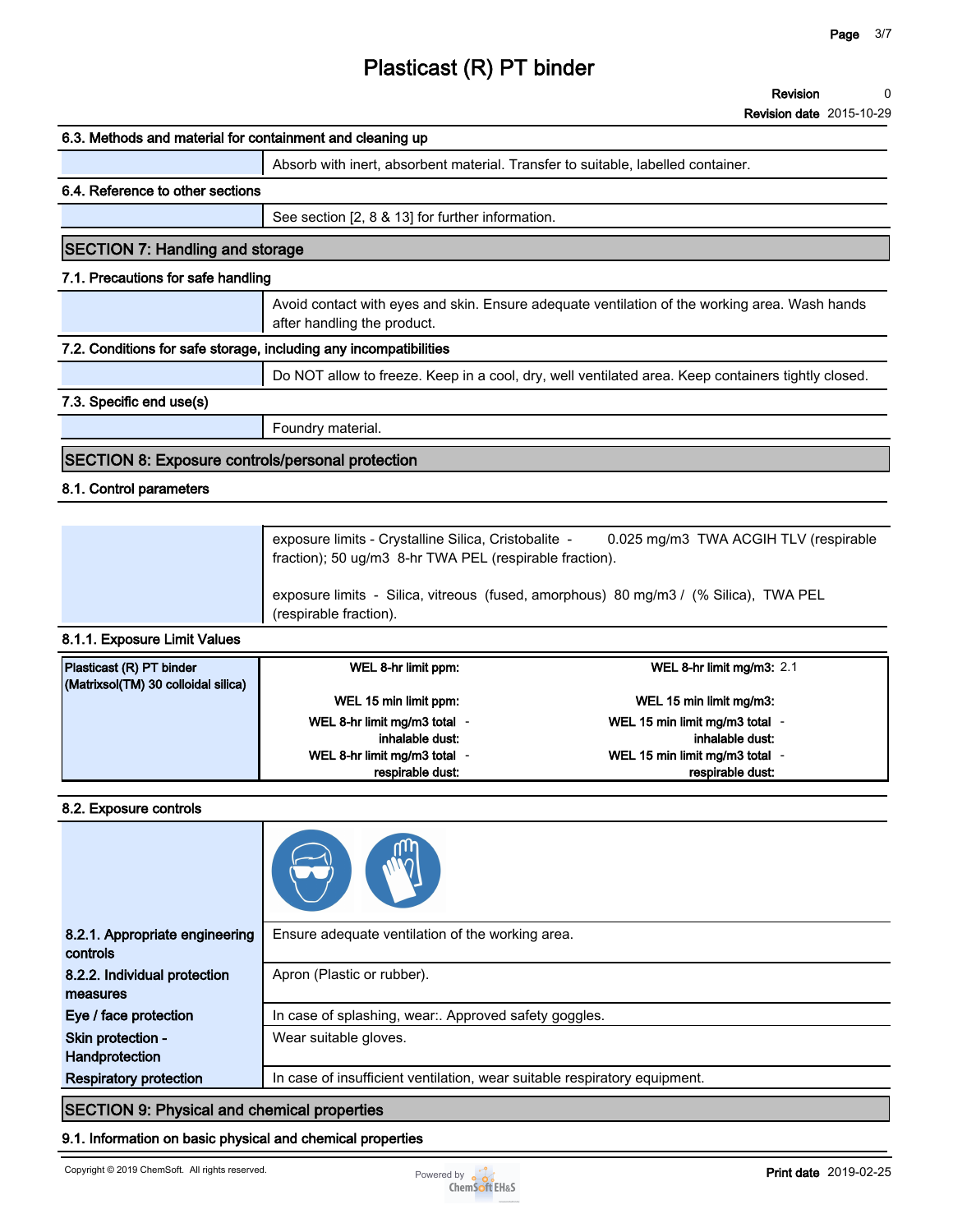**Revision Revision date 2015-10-29 0**

### **9.1. Information on basic physical and chemical properties**

| Appearance   Liquid                         |                                                       |
|---------------------------------------------|-------------------------------------------------------|
| Colour   Clear                              |                                                       |
|                                             | $pH$   9 - 11                                         |
| Initial boiling point 100 °C                |                                                       |
|                                             | <b>Relative density</b> $1.2 - 1.3$ (H2O = 1 @ 20 °C) |
| Partition coefficient   No data available   |                                                       |
|                                             | Evaporation rate   No data available                  |
|                                             | Viscosity   No data available                         |
| Freezing Point $\approx 0$ °C               |                                                       |
|                                             | Melting point Not applicable.                         |
| Flammability (solid, gas) Not applicable.   |                                                       |
| Vapour pressure   Not applicable.           |                                                       |
| Vapour density   Not applicable.            |                                                       |
|                                             | Flash point   Not applicable.                         |
| Autoignition temperature   Not applicable.  |                                                       |
|                                             | Fat Solubility   Not applicable.                      |
| <b>Explosive properties</b> Not applicable. |                                                       |
| Oxidising properties   Not applicable.      |                                                       |
| Odour threshold   Not applicable.           |                                                       |
|                                             | Solubility   Miscible in water                        |

### **9.2. Other information**

|                                                     | <b>Conductivity</b> No data available |
|-----------------------------------------------------|---------------------------------------|
|                                                     | Surface tension   No data available   |
| Benzene Content Not applicable.                     |                                       |
|                                                     | Lead content Not applicable.          |
| VOC (Volatile organic Not applicable.<br>compounds) |                                       |
|                                                     |                                       |

## **SECTION 10: Stability and reactivity**

**10.1. Reactivity**

|                                              | Not applicable.                            |  |
|----------------------------------------------|--------------------------------------------|--|
| 10.2. Chemical stability                     |                                            |  |
|                                              | Stable under normal conditions.            |  |
| 10.3. Possibility of hazardous reactions     |                                            |  |
|                                              | No Significant Hazard.                     |  |
| 10.4. Conditions to avoid                    |                                            |  |
|                                              | Direct sunlight. Do NOT allow to freeze.   |  |
| 10.5. Incompatible materials                 |                                            |  |
|                                              | Avoid contact with: Sodium chloride.       |  |
| 10.6. Hazardous decomposition products       |                                            |  |
|                                              | None.                                      |  |
| <b>SECTION 11: Toxicological information</b> |                                            |  |
|                                              | 11.1. Information on toxicological effects |  |

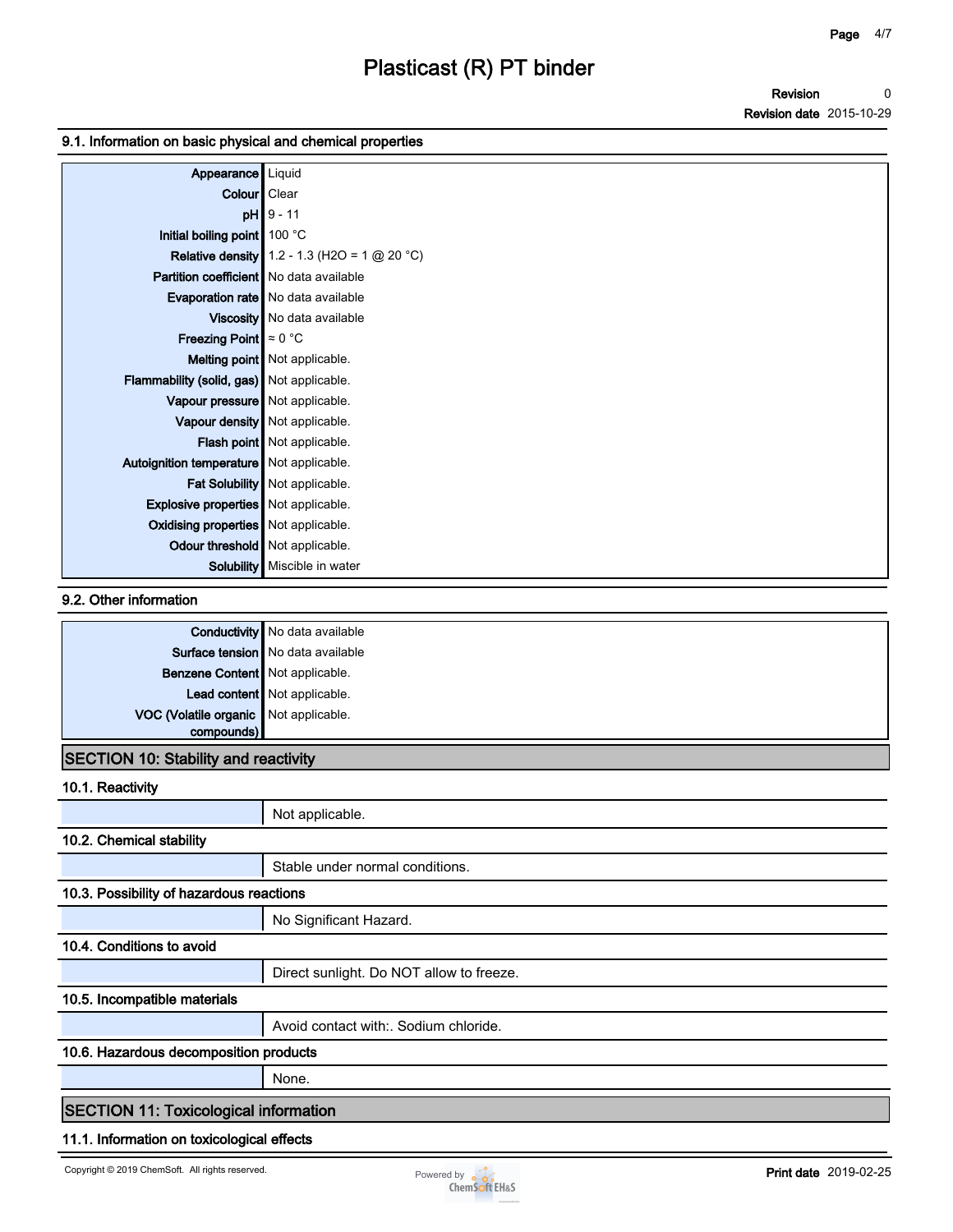**Revision 0**

**Revision date 2015-10-29**

|  | <b>Acute toxicity</b>     | Based on available data, the classification criteria are not met. |
|--|---------------------------|-------------------------------------------------------------------|
|  | Skin corrosion/irritation | May cause irritation to skin.                                     |
|  |                           |                                                                   |

**11.1. Information on toxicological effects**

| Skin corrosion/irritation            | May cause irritation to skin.                                     |
|--------------------------------------|-------------------------------------------------------------------|
| Serious eye damage/irritation        | May cause irritation to eyes.                                     |
| Respiratory or skin<br>sensitisation | Based on available data, the classification criteria are not met. |
| Germ cell mutagenicity               | Based on available data, the classification criteria are not met. |
| Carcinogenicity                      | Based on available data, the classification criteria are not met. |
| <b>Reproductive toxicity</b>         | Based on available data, the classification criteria are not met. |
| STOT-single exposure                 | Based on available data, the classification criteria are not met. |
| STOT-repeated exposure               | Based on available data, the classification criteria are not met. |
| <b>Aspiration hazard</b>             | Based on available data, the classification criteria are not met. |
| Repeated or prolonged                | May cause irritation to skin.                                     |
| exposure                             |                                                                   |

**11.1.4. Toxicological Information**

**Plasticast (R) PT binder Oral Rat LD50: > 15 g/kg**

### **SECTION 12: Ecological information**

### **12.1. Toxicity**

| Plasticast (R) PT binder | Daphnia EC50/48h: 7600.000 mg/l   | Green Algae EC50/48h: 440 mg/l |
|--------------------------|-----------------------------------|--------------------------------|
|                          | Brachydanio Rerio LC50/96h: >5000 |                                |

### **12.2. Persistence and degradability**

**No data is available on this product.**

### **12.3. Bioaccumulative potential**

**Does not bioaccumulate.**

### **Partition coefficient**

**Plasticast (R) PT binder No data available**

### **12.4. Mobility in soil**

**Not determined.**

### **12.5. Results of PBT and vPvB assessment**

**Not applicable.**

### **12.6. Other adverse effects**

**Not applicable.**

### **SECTION 13: Disposal considerations**

### **13.1. Waste treatment methods**

**Dispose of in compliance with all. local and national regulations.**

### **Disposal methods**

**Contact a licensed waste disposal company.**

### **Disposal of packaging**

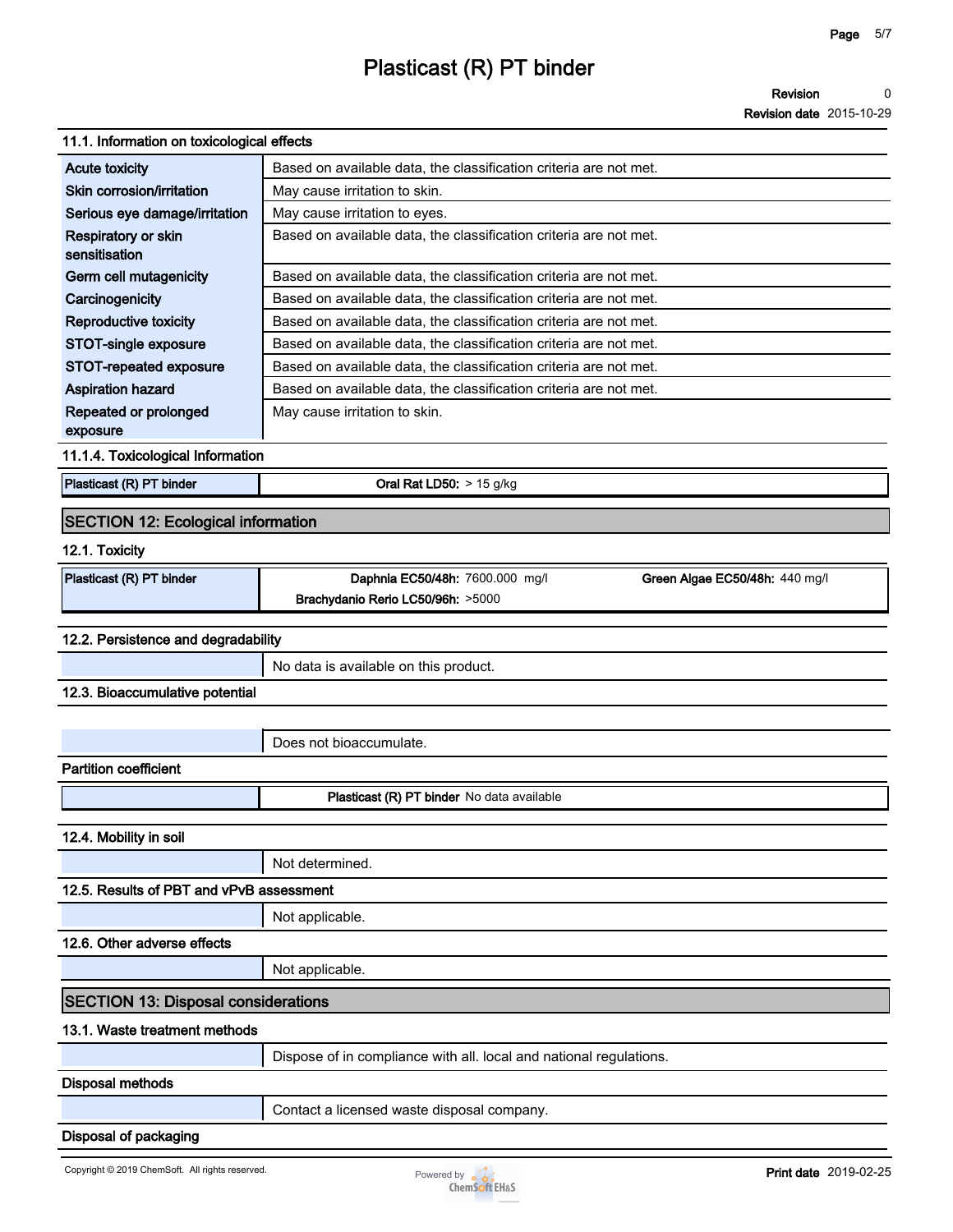#### **Revision 0**

**Revision date 2015-10-29**

| Disposal of packaging                     |                                                                                                                                                                                                                                                                               |
|-------------------------------------------|-------------------------------------------------------------------------------------------------------------------------------------------------------------------------------------------------------------------------------------------------------------------------------|
|                                           | Do NOT reuse empty containers. Empty containers can be sent for disposal or recycling.                                                                                                                                                                                        |
| <b>SECTION 14: Transport information</b>  |                                                                                                                                                                                                                                                                               |
| 14.1. UN number                           |                                                                                                                                                                                                                                                                               |
|                                           | The product is not classified as dangerous for carriage.                                                                                                                                                                                                                      |
| 14.2. UN proper shipping name             |                                                                                                                                                                                                                                                                               |
|                                           | The product is not classified as dangerous for carriage.                                                                                                                                                                                                                      |
| 14.3. Transport hazard class(es)          |                                                                                                                                                                                                                                                                               |
|                                           | The product is not classified as dangerous for carriage.                                                                                                                                                                                                                      |
| 14.4. Packing group                       |                                                                                                                                                                                                                                                                               |
|                                           | The product is not classified as dangerous for carriage.                                                                                                                                                                                                                      |
| 14.5. Environmental hazards               |                                                                                                                                                                                                                                                                               |
|                                           | The product is not classified as dangerous for carriage.                                                                                                                                                                                                                      |
| 14.6. Special precautions for user        |                                                                                                                                                                                                                                                                               |
|                                           | The product is not classified as dangerous for carriage.                                                                                                                                                                                                                      |
|                                           | 14.7. Transport in bulk according to Annex II of MARPOL 73/78 and the IBC Code                                                                                                                                                                                                |
|                                           | The product is not classified as dangerous for carriage.                                                                                                                                                                                                                      |
| <b>Further information</b>                |                                                                                                                                                                                                                                                                               |
|                                           | The product is not classified as dangerous for carriage.                                                                                                                                                                                                                      |
| <b>SECTION 15: Regulatory information</b> |                                                                                                                                                                                                                                                                               |
|                                           | 15.1. Safety, health and environmental regulations/legislation specific for the substance or mixture                                                                                                                                                                          |
| <b>Regulations</b>                        | U.S. FEDERAL REGULATIONS: Matrixsol Large Particle. CERCLA 103 Reportable Quantity: is<br>not subject to CERCLA reporting requirements. Many states have more stringent release reporting<br>requirements. Report spills required under federal, state and local regulations. |
|                                           | <b>SARA TITLE III:</b><br>Hazard Category For Section 311/312: None                                                                                                                                                                                                           |
|                                           | Section 313 Toxic Chemicals: This product contains the following chemicals subject to Annual<br>Release Reporting Requirements Under SARA Title III, Section 313 (40 CFR 372): None                                                                                           |
|                                           | Section 302 Extremely Hazardous Substances (TPQ): None                                                                                                                                                                                                                        |
|                                           | EPA Toxic Substances Control Act (TSCA) Status: All of the components of this product are listed<br>on the TSCA inventory.                                                                                                                                                    |
|                                           | INTERNATIONAL REGULATIONS:                                                                                                                                                                                                                                                    |
|                                           | Canadian WHMIS Classification: Not a controlled product.                                                                                                                                                                                                                      |
|                                           | Canadian Environmental Protection Act: All of the components in this product are listed on the<br>Domestic Substances List (DSL).                                                                                                                                             |

### **15.2. Chemical safety assessment**

**No data is available on this product.**